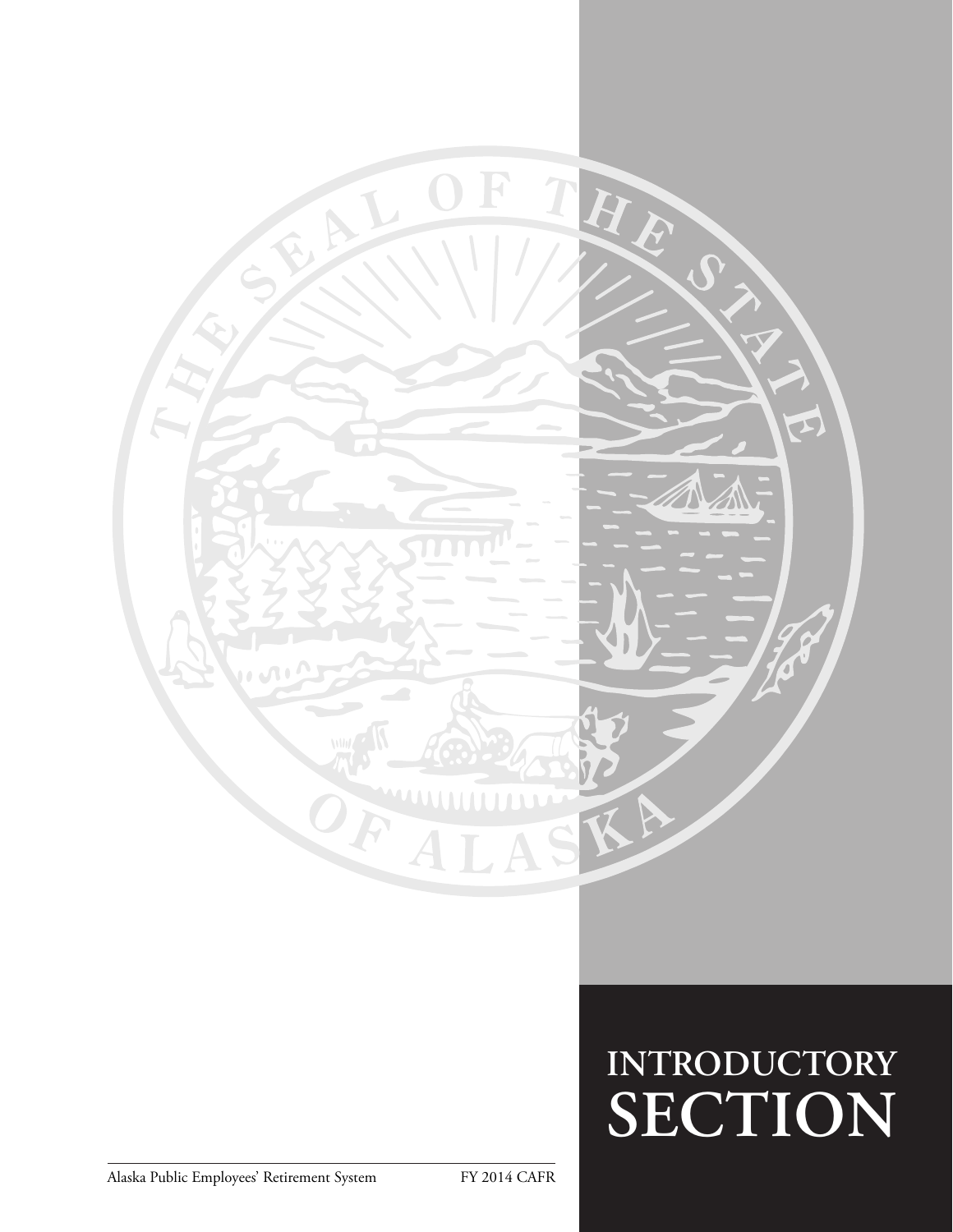



Department of Administration

DIVISION OF RETIREMENT AND BENEFITS 6th Floor State Office Building 333 Willoughby Avenue P.O. Box 110203 Juneau, AK 99811-0203<br>FAX: (907) 465-3086 Phone: (907) 465-4460 Toll-Free: (800) 821-2251

#### **LETTER OF TRANSMITTAL**

December 15, 2014

The Honorable Bill Walker, Governor Members of the Alaska State Legislature Alaska Retirement Management Board Employers and Plan Members

We are pleased to present the Comprehensive Annual Financial Report (CAFR) of the Public Employees' Retirement System (PERS) (System) for the fiscal year ended June 30, 2014. The CAFR is intended to fulfill the legal requirements of Alaska Statute (AS) 39.35.004(a)(8).

The CAFR provides comprehensive information on the financial operations of the System for the fiscal year. Responsibility for the accuracy, completeness and fairness of the information presented rests with the management of the System. To the best of our knowledge and belief, the enclosed information is accurate in all material respects and is reported in a manner designed to fairly present the financial position and results of operations of the System for the year ended June 30, 2014. All disclosures necessary to enable the reader to gain an understanding of the System's activities have been included.

KPMG LLP, Certified Public Accountants, have issued an unmodified opinion on the System's basic financial statements for the year ended June 30, 2014. The independent auditor's report is located at the front of the Financial Section of this report.

The management's discussion and analysis (MD&A) is also located in the Financial Section of this report. The MD&A provides an analytical overview of the financial statements. This letter of transmittal is designed to complement the MD&A and should be read in conjunction with it.

The CAFR is divided into five sections:

- **Introductory Section**, which contains the letter of transmittal, the organization chart of the Division, and a list of the members serving on the Alaska Retirement Management Board (the Board);
- **Financial Section**, which contains the Independent Auditor's Report, MD&A, basic financial statements, required supplementary information, and additional information;
- **Investment Section**, which contains a report prepared by the investment consultant, a report on investment activity, investment results, and various investment schedules;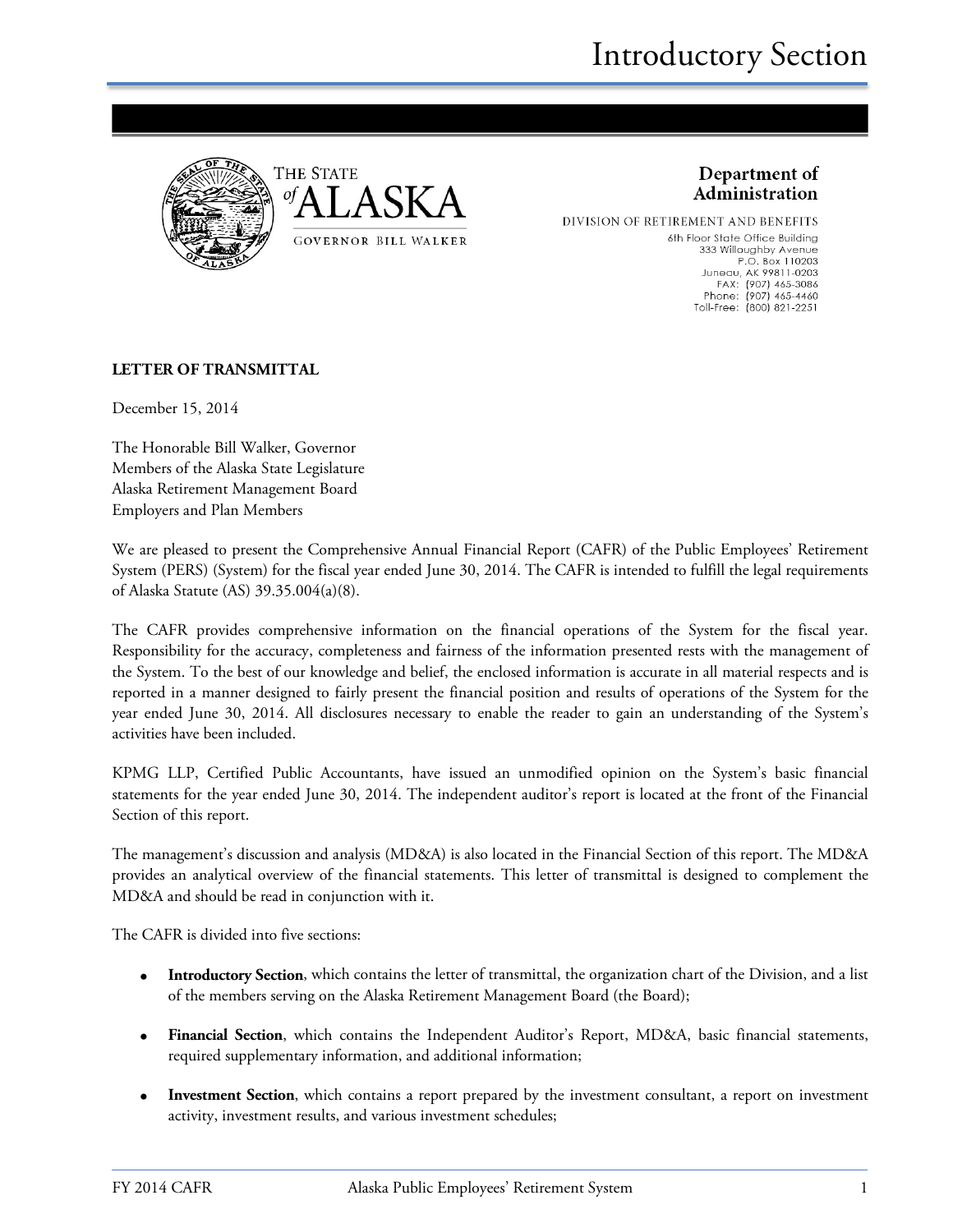- **Actuarial Section**, which contains the Actuarial Certification letter and the results of the most current annual actuarial valuation; and
- **Statistical Section**, which includes additional information related to financial trends, demographic and economic information, and operating information.

#### **Profile of the System**

The System was established in 1961 to provide pension benefits for eligible state and local government employees. Post-employment health care benefits were added in July 1, 1975. Senate Bill 141, signed into law on July 27, 2005, closed the Defined Benefit (DB) Plan effective July 1, 2006, to new members and created a Defined Contribution (DC) Plan for members first hired on or after July 1, 2006. Beginning in fiscal year 2007, the System consists of: (1) the DB Plan and (2) the DC Plan. This report includes both plans. The DB Plan includes the defined benefit pension plan and the Alaska Retiree Health Care Trust (Tiers I, II, and III). The DC Plan includes the defined contribution retirement trust, occupational death and disability plan, retiree major medical plan, and the health reimbursement arrangement plan (Tier IV).

#### **Reporting Entity**

The System is considered a component unit of the State of Alaska (State) for financial reporting purposes. Due to the closeness of the System's relationship to the State, it is included in the State of Alaska CAFR as a fiduciary fund.

The Commissioner of the Department of Administration, appointed by the Governor, is responsible for administering the System. In order to meet the statutory requirements of administering the System, the Commissioner appoints the Plan Administrator of the Division of Retirement and Benefits (Division). The Plan Administrator is responsible for the daily operations of the System.

The Alaska Retirement Management Board (Board), constituted effective October 1, 2005, replaced the Public Employees' Retirement Board (effective July 1, 2005) and the Alaska State Pension Investment Board (effective October 1, 2005).

The Board is responsible for:

- adopting investment policies and developing investment objectives;
- providing a range of investment options and establishing the rules by which participants can direct their investments among those options, when applicable;
- establishing crediting rates for members' individual contribution accounts, when applicable;
- assisting in prescribing policies for the proper operation of the System;
- coordinating with the System Administrator to have actuarial valuations performed;
- reviewing actuarial assumptions and conducting experience analyses;
- contracting for an independent audit of actuarial valuations and external performance calculations; and
- reporting the financial condition of the Systems to the Governor, Legislature, and individual employers participating in the System.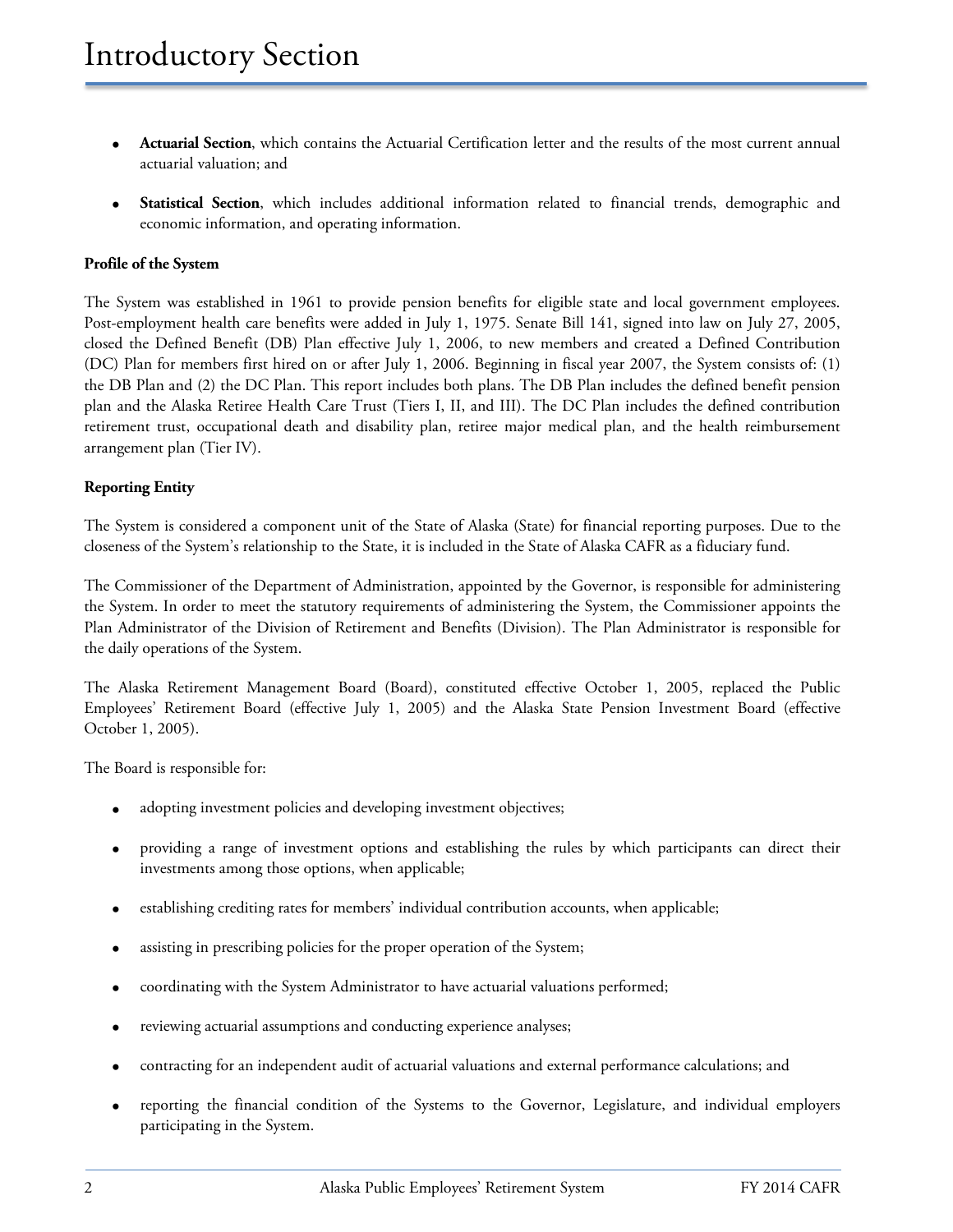#### **Major Initiatives / Changes**

The System continues to make progress on several ongoing projects. Most of these efforts are focused on improving customer service, technology, methods for employers to submit information, methods for members to obtain information, and continued compliance with accounting requirements of the Governmental Accounting Standards Board (GASB) and the Financial Accounting Standards Board (FASB), as applicable.

Effective January 1, 2014, the administration of the AlaskaCare health insurance plans for Public Employees', Teachers', Judicial, and certain state employees is administered by Aetna. The dental plan is administered by Moda Health / Delta Dental of Alaska. Additionally, beginning in 2014, the health insurance plans will be on a calendar benefit year, a switch from the July to June benefit year.

The System continues to assess and retool its communication efforts, which include printed handbooks, newsletters, and website content. The System strives to ensure that all communication material is clear, accurate, and user-friendly.

The System also strives to provide the highest degree of customer service to all members. The Division continues to enhance and develop the central Member Services Section with the goals of improving phone service, providing faster processing of all customer requests, and improving member education services.

The System continues to offer a broad array of fairs and seminars directed toward both active members and employers, with the goal to assist employers with successful marketing of the plans, educating members about all benefits available from early career through to retirement, encouraging healthy living, and how to best use the health plan.

#### **Funding Requirements**

The System's consulting actuary, Buck Consultants, presented the results of the June 30, 2013, actuarial valuation report to the Plan Administrator and the Board. The assumptions and benefits are explained in the Actuarial Section of this report.

Based on the most recent valuation report dated June 30, 2013, the PERS has a funding ratio (actuarial value of DB Plan assets divided by actuarial liabilities for the DB pension and postemployment healthcare benefits) of 60.8%. The DB Plan's unfunded actuarial accrued liability (actuarial liability minus actuarial value of DB plan assets) totals approximately \$7.8 billion. The unfunded liability continues to be addressed at all levels of the State. The Governor's budget proposes to provide funding to PERS employers in order to maintain an appropriate level of employer contributions while also paying the actuarial required contribution rate adopted by the Board. Recently passed legislation appropriating \$1 billion to the System's defined benefit plan can be found in the Notes to Financial Statements of the Financial Section.

#### **Investments**

On June 30, 2014, the DB Plan's investment portfolio was valued at \$14.2 billion and earned an 18.56% return for the fiscal year ended June 30, 2014. The DC Plan's investment portfolio was valued at \$679.5 million for the fiscal year ended June 30, 2014. Over the past five years ending June 30, 2014, the DB Plan's investments earned a 12.58% return. The Board has statutory oversight of the System's investments and the Department of Revenue, Treasury Division, provides staff for the Board. Actual investing is performed by investment officers in the Treasury Division or by contracted external investment managers. The Board reviews and updates investment policies and strategies and is responsible for safeguarding invested assets.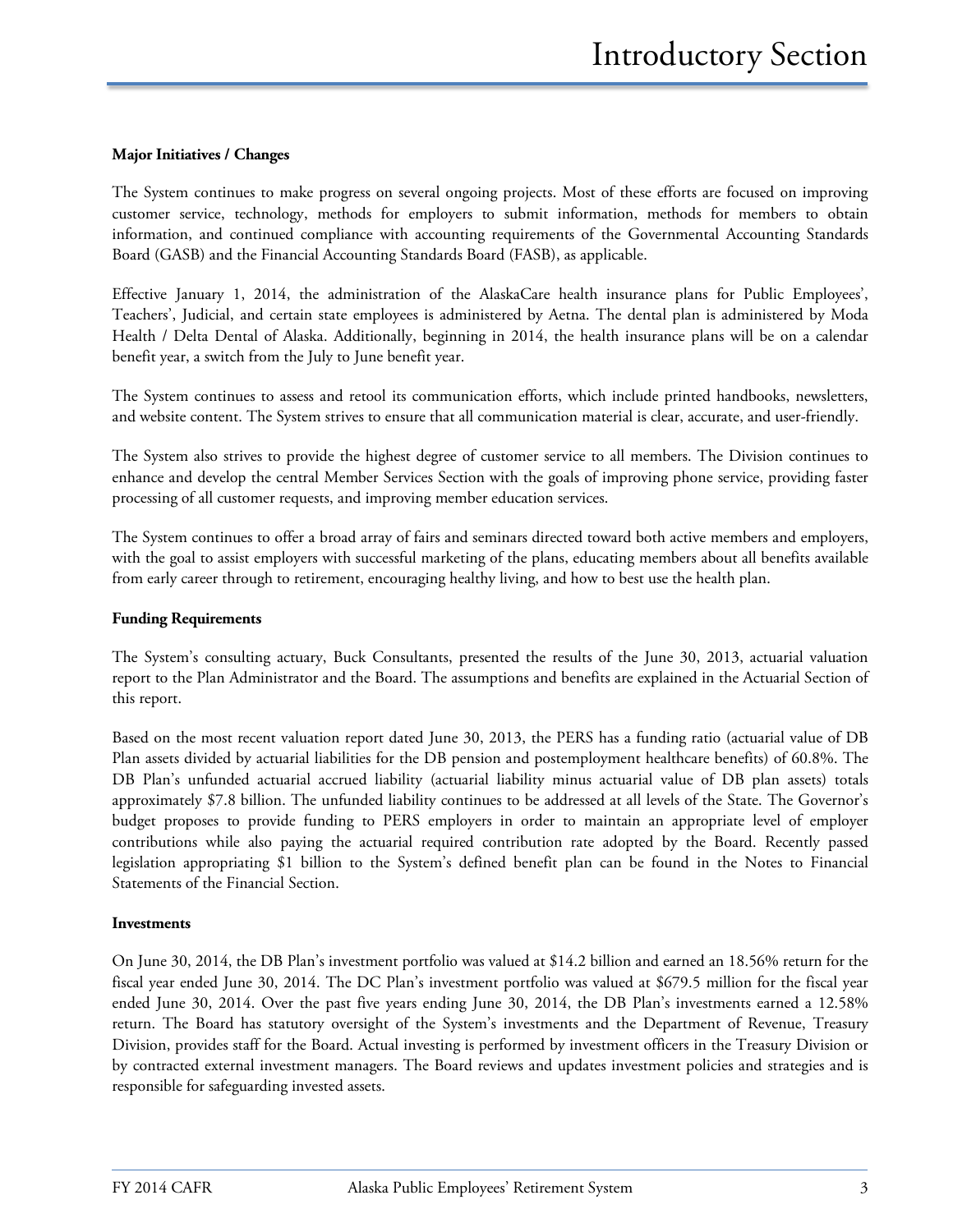#### **Accounting System**

This CAFR has been prepared to conform to the principles of accounting and reporting established by the GASB. Specific accounting treatments are detailed in the Notes to the Financial Statements found in the Financial Section of this report.

#### **Internal Controls**

Division management is responsible for establishing and maintaining a system of internal controls to protect System assets from loss, theft, or misuse and to ensure adequate accounting data is compiled for the preparation of financial statements in conformity with generally accepted accounting principles. The cost of internal control should not exceed anticipated benefits; the objective is to provide reasonable, rather than absolute, assurance that the financial statements are free of any material misstatements.

#### **Awards**

The Government Finance Officers Association of the United States and Canada (GFOA) awarded a Certificate of Achievement for Excellence in Financial Reporting to the System for its CAFR for the fiscal year ended June 30, 2013. The Certificate of Achievement is a prestigious national award that recognizes conformance with the highest standards of preparation of state and local government financial reports.

In order to be awarded a Certificate of Achievement, a government entity must publish an easily readable and efficiently organized CAFR. This report must satisfy both U.S. generally accepted accounting principles and applicable legal requirements.

A Certificate of Achievement is valid for a period of one year. We are confident our current CAFR continues to meet the Certificate of Achievement Program's requirements and are submitting it to the GFOA for consideration.

Additionally, the Public Pension Coordinating Council (PPCC) awarded the Public Pension Standards Award for Funding and Administration certificate for the fiscal year ended June 30, 2014.

The Public Pension Standards Award for Funding and Administration certificate is valid for a period of one year. The Division is confident the System will continue to meet the standards award requirements and will apply to the PPCC for consideration in 2015.

#### **Acknowledgements**

The preparation of this report is made possible by the dedicated staff of the Department of Administration, Division of Retirement and Benefits, the Department of Law, and the Department of Revenue, Treasury Division. The report is intended to provide complete and reliable information for making management decisions, as a means of determining compliance with legal provisions, and as a means of determining responsible stewardship of the PERS financial resources.

The report is available on the web at http://doa.alaska.gov/drb/pers/perscafr.html and mailed to those who submit a formal request. This report forms the link between the System and the membership. The cooperation of the membership contributes significantly to the success of the System. We hope employers and plan members find this report informative.

We are grateful to the Alaska Retirement Management Board, staff, advisors, and to the many people who have diligently worked to assure the successful operation of the System.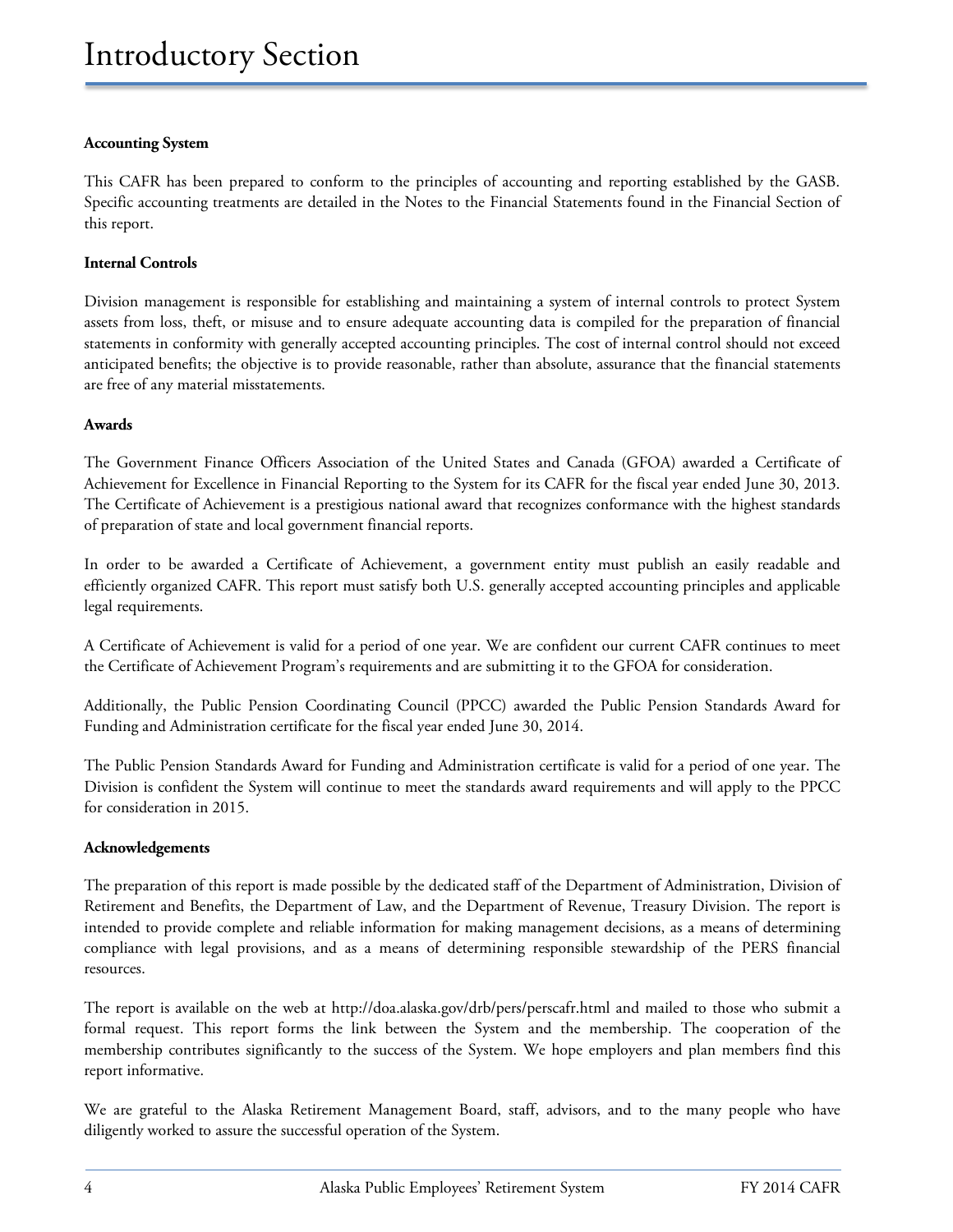Respectfully submitted,

Amy Erickson Jim Puckett<br>Acting Commissioner Chief Opera

With

Chief Operations Officer

Kevin Worley Chief Financial Officer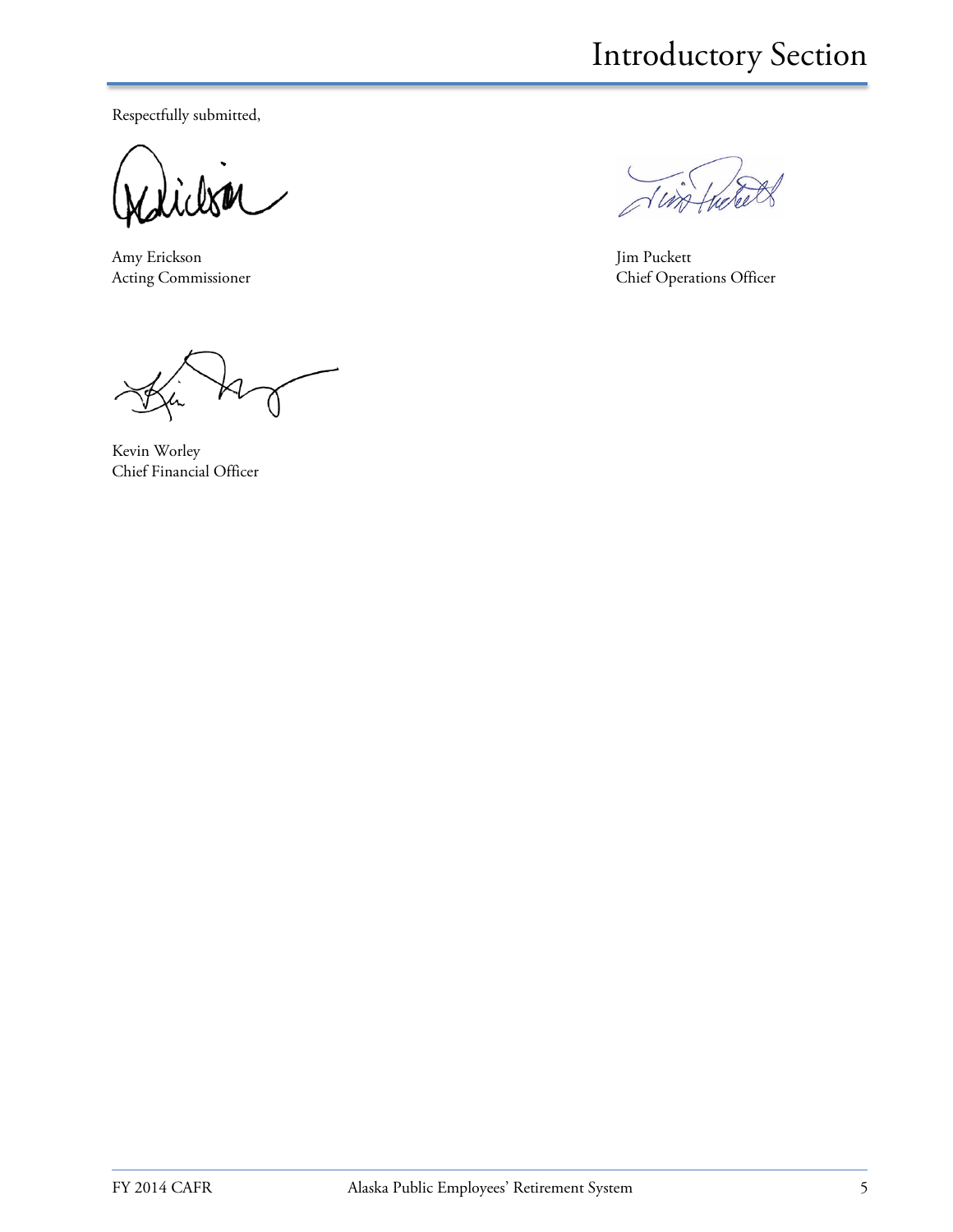

Government Finance Officers Association

Certificate of Achievement for Excellence in Financial Reporting

Presented to

**Alaska Public Employees' Retirement System** 

> For its Comprehensive Annual **Financial Report** for the Fiscal Year Ended

> > **June 30, 2013**

**Executive Director/CEO**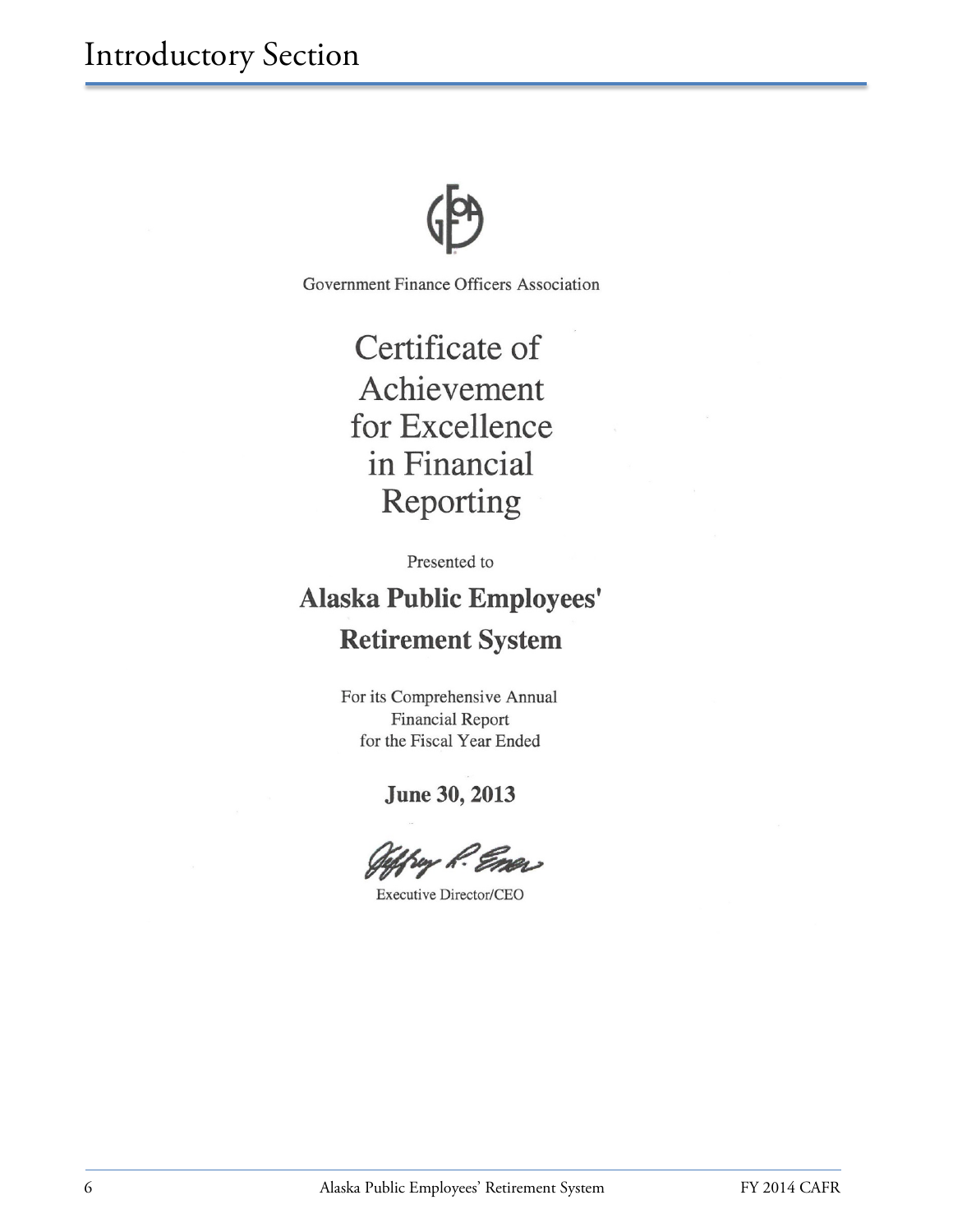

## **Public Pension Coordinating Council**

# **Public Pension Standards Award For Funding and Administration** 2014

Presented to

# **Alaska Public Employees' Retirement System**

In recognition of meeting professional standards for plan funding and administration as set forth in the Public Pension Standards.

Presented by the Public Pension Coordinating Council, a confederation of

National Association of State Retirement Administrators (NASRA) National Conference on Public Employee Retirement Systems (NCPERS) National Council on Teacher Retirement (NCTR)

alan Hilimple

Alan H. Winkle Program Administrator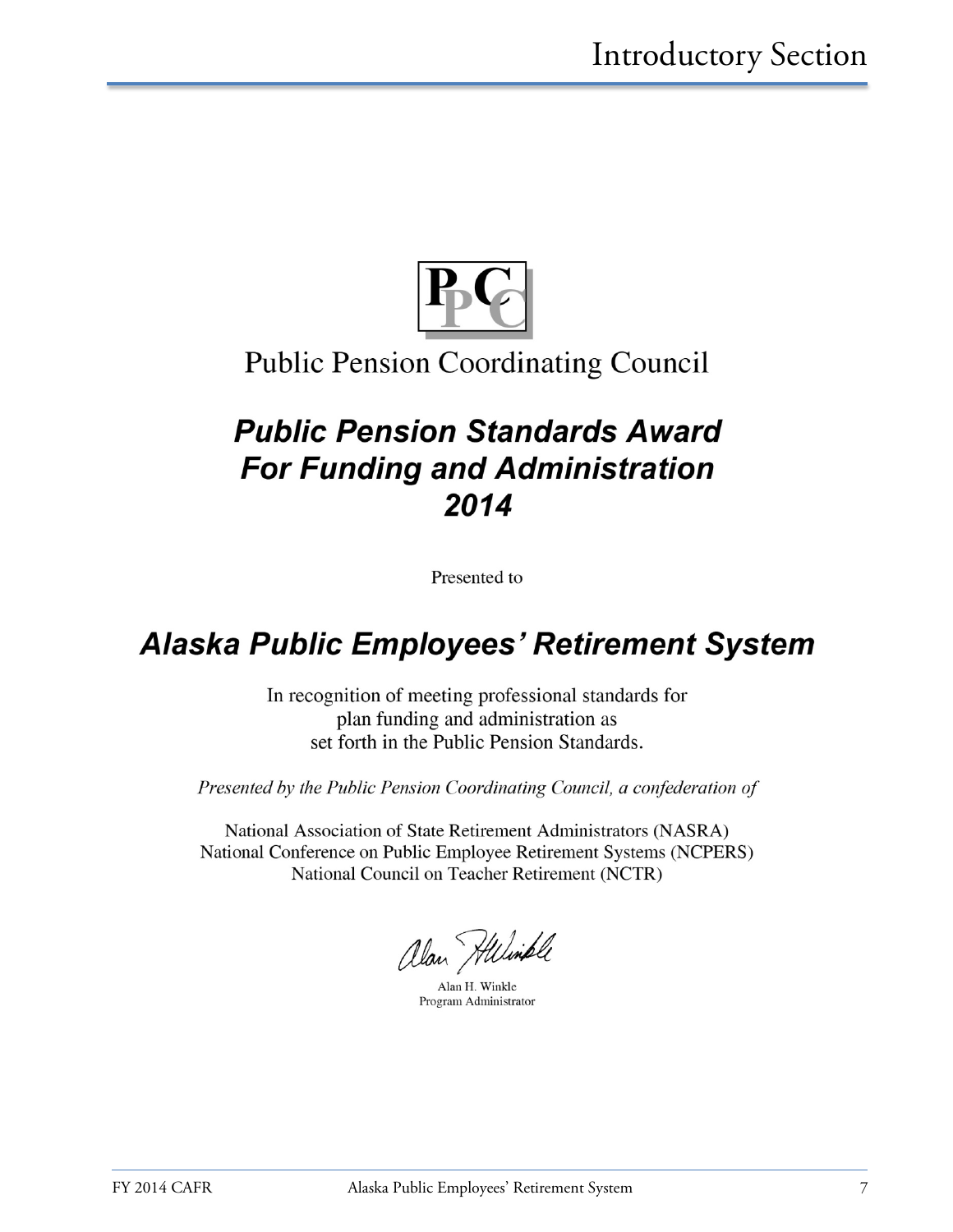# **ORGANIZATION CHART**

**As of June 30, 2014**

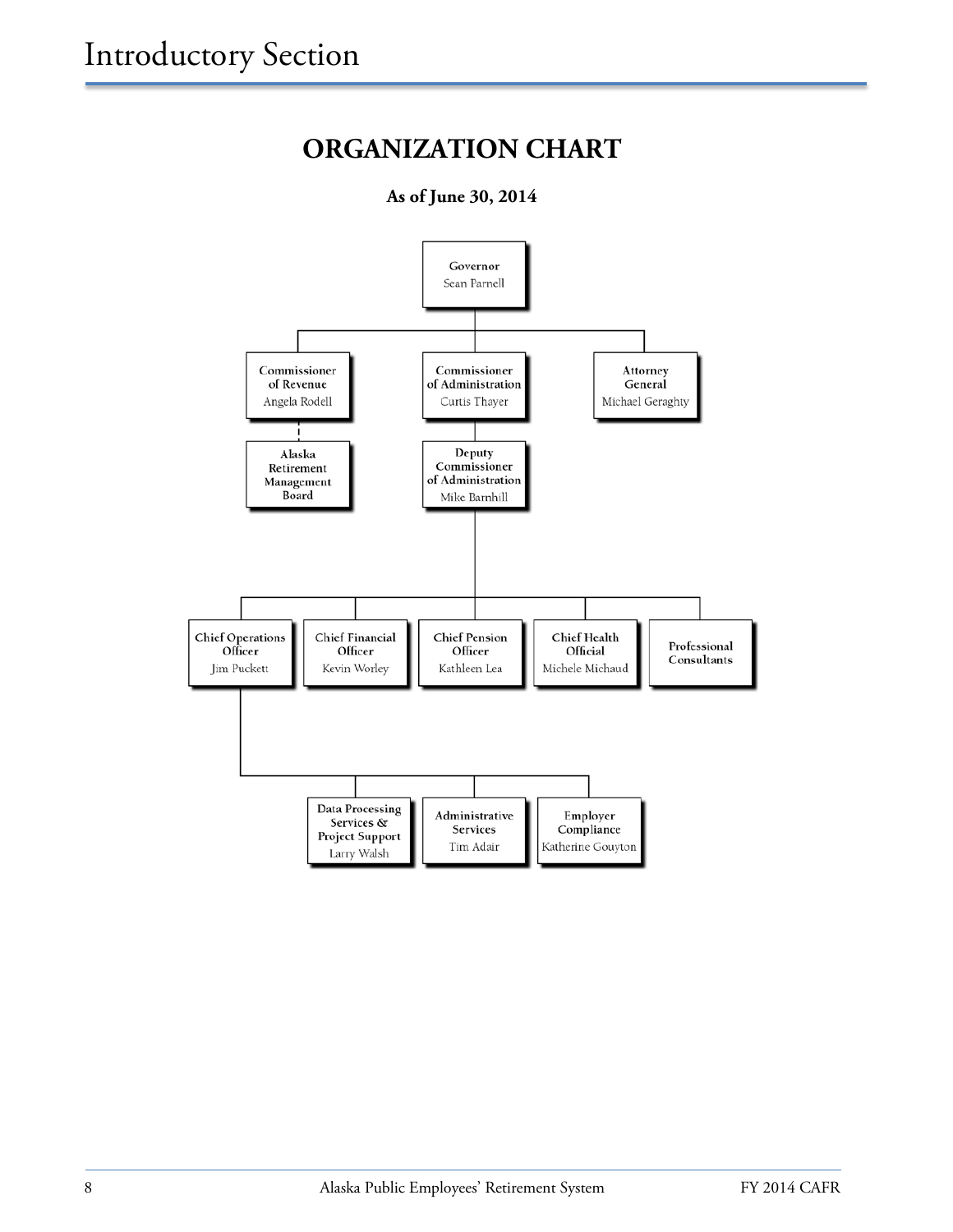#### **Section Responsibilities**

The **Member Services Section** is responsible for providing comprehensive retirement counseling to the participating members and employers in the plan. This section appoints members to retirement and maintains benefit payment information.

The **Health Plan Administration Section** is responsible for the administration of health, disability, and life insurance. This section provides benefits counseling and plan change information to the membership.

The **Financial Services Section** is responsible for maintaining the employee and employer records and accounts in each of the plans administered by the Division, producing financial statements and reports, and assuring compliance with Internal Revenue Service requirements.

The **Data Processing Services and Project Support Section** supports the information systems the System uses. Responsibilities include planning, development, data base design, programming, and operational support of the data processing systems, including the Local Area Network.

The **Administrative Services Section** is responsible for budget preparation, fiscal management of appropriations, procuring professional services, supplies, and equipment. The section manages the System's record center containing the members' physical records and performs other administrative functions such as legislative tracking and personnel management.

| <b>Professional Consultants</b>                                     |                                                          |
|---------------------------------------------------------------------|----------------------------------------------------------|
| <b>Consulting Actuary</b>                                           | <b>IT Consultants</b>                                    |
| <b>Buck Consultants</b>                                             | Computer Task Group                                      |
| Denver, Colorado                                                    | Applied Microsystems, Inc.                               |
|                                                                     | Anchorage, Alaska                                        |
| <b>Independent Auditors</b><br><b>KPMG LLP</b><br>Anchorage, Alaska | Alaska IT Group<br>Juneau, Alaska                        |
| <b>Benefits Consultants</b><br><b>Buck Consultants</b>              | <b>Legal Counsel</b><br>Joan Wilkerson<br>Jessica Srader |
| Denver, Colorado                                                    | Rebecca Polizzotto                                       |
| Michael Silverman Professional Services                             | Toby Steinberger                                         |
| Juneau, Alaska                                                      | <b>Assistant Attorney Generals</b>                       |
| Maximus Federal Services                                            | Juneau, Alaska                                           |
| Reston, Virginia                                                    | Ice Miller LLP                                           |
|                                                                     | Indianapolis, Indiana                                    |
| Third-Party Healthcare Claim Administrator                          |                                                          |
| Aetna Life Insurance Company                                        | <b>Consulting Physicians</b>                             |
| Lexington, Kentucky                                                 | Kim Smith, M.D.                                          |
| Moda Health / Delta Dental of Alaska                                | Ward Hurlburt, M.D.                                      |
| Portland, Oregon                                                    | Alex Malter, M.D.                                        |
| HealthSmart Benefit Solutions, Inc.                                 |                                                          |
| Charleston, West Virginia                                           |                                                          |

A list of investment consultants can be found on pages 73-74 and on the Schedule of External Management Fees on pages 82-83.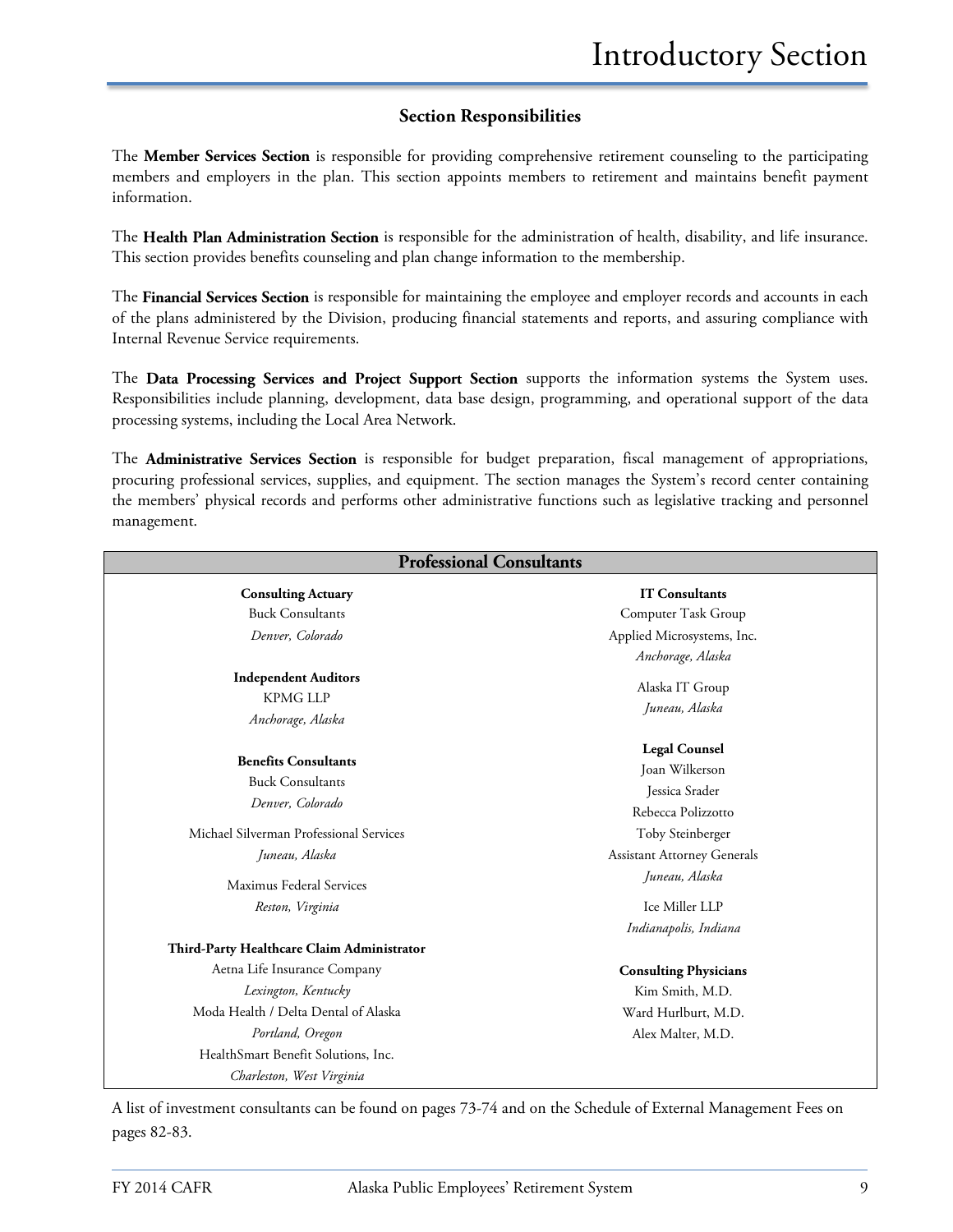### **Alaska Retirement Management Board**

As of June 30, 2014

**Gail (Anagick) Schubert, Chair,** is the Chief Executive Officer and General Counsel for the Bering Straits Native Corporation, and President/CEO of several of its subsidiary entities. She is an attorney licensed to practice law in the states of Alaska and New York. Mrs. Schubert serves as Chair of the Alaska Native Heritage Center, Chair of Akeela Treatment Services, Chair of the Alaska Retirement Management Board, Vice Chair of the Alaska Native Justice Center, Vice Chair of Khoanic Broadcast Corporation, Treasurer of the Bering Straits Native Corporation, and as a board member of the Alaska Federation of Natives, and the Alaska Native Arts Foundation. She is also a member of the Alaska Rural Justice and Law Enforcement Commission. Mrs. Schubert received her undergraduate degree from Stanford University, and holds a law degree and master's degree in business administration from Cornell University.

**Sam Trivette, Vice-Chair,** is on the national executive board of the American Federation of Teachers retirees and was formerly President of the Retired Public Employees of Alaska. Mr. Trivette retired from public service after more than 32 years serving as Chief Probation Officer, Director of Community Corrections, Executive Director of the Parole Board, and as a probation and correctional officer. He is President of Quality Corrections Services, and on the board of directors of the Alaska Public Employees Association. Mr. Trivette has also served as an officer in a number of national and statewide professional organizations as well as many not-for-profit organizations around Alaska. He has a bachelor's degree in psychology from the University of Alaska Anchorage and has completed postgraduate work in public administration, law and psychological counseling.

Gayle W. Harbo, Secretary, retired after teaching mathematics in Fairbanks for 25 years. She also served as math department chair, as advanced placement coordinator, on the district curriculum, evaluation and budget committees, and twice as chair of the Lathrop Self-Evaluation for Accreditation Committee. Ms. Harbo is a member of Alpha Delta Kappa, AARP, National Retired Teachers of Alaska, Fairbanks Retired Teachers Association, National Council of Teacher Retirement (NCTR)Systems, NCTR Education Committee, and the Alaska Teachers' Retirement Board. She is also a co-manager of a family trust. Ms. Harbo was named Alaska Teacher of the Year in 1989. She holds a Bachelor of Science in mathematics from North Carolina State University, and a master's degree in teaching from the University of Alaska Fairbanks, and has completed an additional 40 hours in mathematics, counseling, law and finance.

**Tom Brice** is the Business Representative for the Alaska District Council of Laborers administering the contracts in Southeast Alaska for Laborers Local 942 and Public Employees Local 71. He was elected to the position of Vice President of Laborers Local 942 in 2011, and has sat on the negotiating team for the state contract with Public Employees Local 71 for the past three contracts. Prior to this position, Mr. Brice was the Apprenticeship Outreach Coordinator for the Alaska Works Partnership. Here he developed and managed a statewide program focused on assisting qualified rural Alaskans to gain entrance to the various registered Alaskan Building Trade apprenticeships. Mr. Brice also served in the Alaska State House of Representatives between the 18th and 21st legislatures. He has a bachelor's degree from the University of Alaska Fairbanks.

**Angela Rodell** was appointed Commissioner of the Department of Revenue by Governor Sean Parnell in November, 2010. She joined the State of Alaska in September 2011. Prior to her current position, Ms. Rodell served as State Treasurer and Deputy Commissioner over the Department's Treasury, Permanent Fund Dividend, and Child Support Services divisions. Formerly, Ms. Rodell served as financial advisor to more than \$30 billion of transactions for state and state authorities in Alaska, Arkansas, California, Illinois, New Jersey, New York, North Carolina, Rhode Island, and Virginia. Prior to becoming a financial advisor, Ms. Rodell served as the finance officer for the Kentucky Housing Corporation. She has a Bachelor of Arts degree from Marquette University and a Master of Public Administration from the University of Kentucky.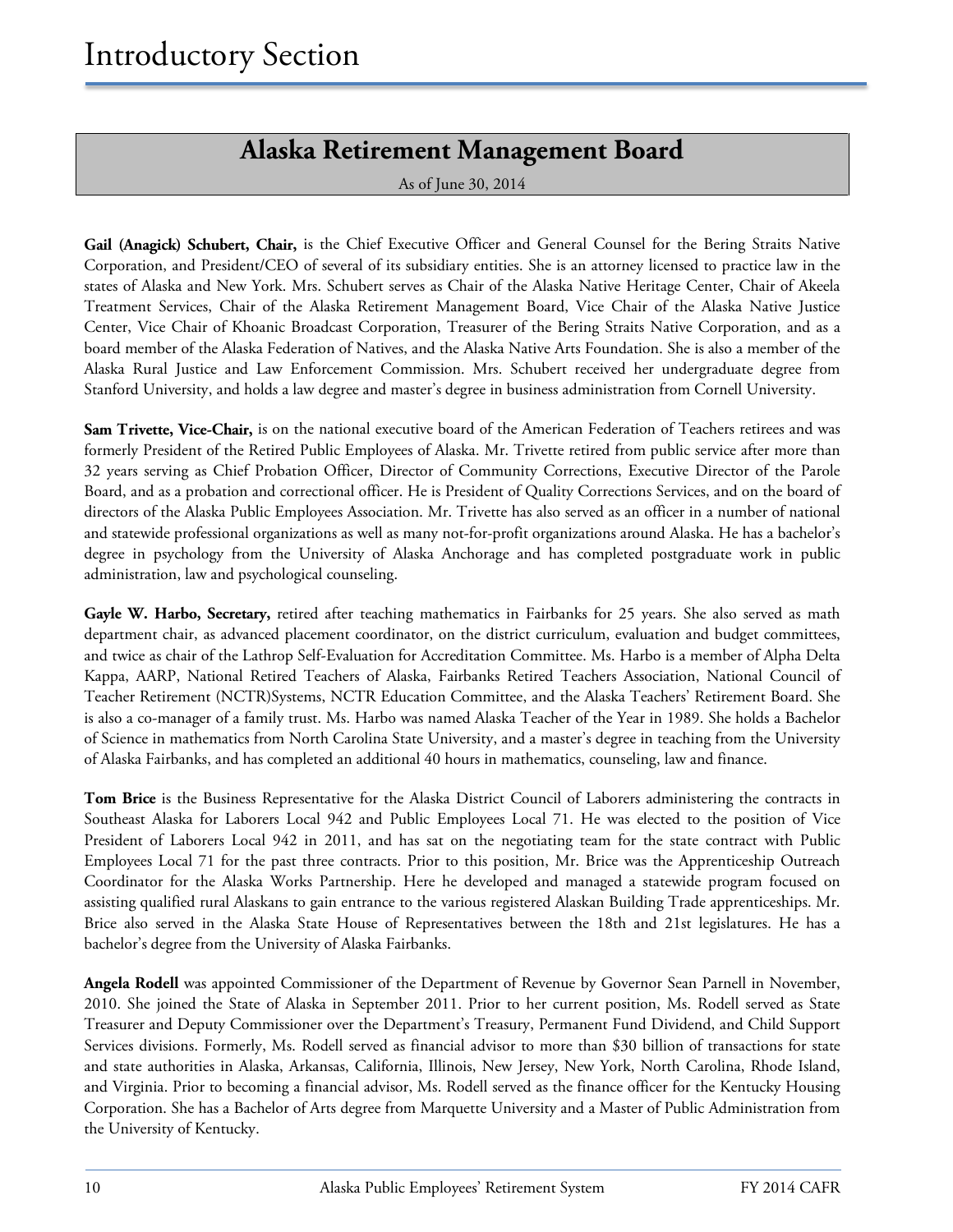**Kristin Erchinger** is currently finance director for the city of Seward, having worked for the city in finance positions since 1994 including a year serving simultaneously as finance director and acting city manager. She became the finance director in 2000. Ms. Erchinger is past president of the Alaska Government Finance Officers Association and represents that organization in the Alaska Municipal League. She also served on the Providence Alaska Region Board, the Graduate Medical Education Committee, the Alaska Municipal League Board, and the Board of the American Society for Public Administration, Alaska Chapter. Ms. Erchinger earned bachelor's degrees in international studies and Japanese language and literature, both from the University of Washington, and a master's degree in public administration from the University of Alaska Anchorage.

**Curtis Thayer** was appointed Commissioner of the Department of Administration by Governor Sean Parnell in January 2014. Prior to his current position, Mr. Thayer served as Deputy Commissioner of the Department of Administration since August 2012. Before joining the Department of Administration, he was Deputy Commissioner of the Department of Commerce, Community, and Economic Development since 2009. Mr. Thayer also serves as Chair of the Alaska Board of Marine Pilots and serves on the Board of Directors of Abused Women in Crisis. He is the past Chairman of the Anchorage Public Safety Advisory Commission, and has also served on the Board of Directors of Armed Services YMCA. Born in Anchorage, Mr. Thayer grew up in Alaska and graduated from the University of Alaska Fairbanks. He lives in Anchorage with his wife, Josie, and their son.

**Martin Pihl** came to Alaska in 1962 to work for Ketchikan Pulp Company, becoming President and General Manager in 1987 until his retirement in 1994. He then served as Acting Executive Director for the Alaska Permanent Fund Corporation in 1994-1995. Mr. Pihl serves as a director of National Bank of Alaska and on Wells Fargo Bank's Alaska Statewide Advisory Board, as Chairman of the Board of Governors of the Alaska Timber Insurance Exchange, and as a regent for Pacific Lutheran University. He is also a member of several advisory boards including Holland America-Westmark- Ketchikan Advisory Board, Ketchikan Ports and Harbors Advisory Board, and Alaska Airlines Southeast Alaska Community Advisory Board. Mr. Pihl holds a bachelor's degree in accounting from the University of Washington and has been a CPA since 1958.

**Sandra Ryan** is a mathematics and tech prep instructor at West Valley High School in Fairbanks, and has been a teacher since 1988. Ms. Ryan teaches Advanced Placement computer science as well as Advanced Placement statistics and accounting. She has worked as a member of two accreditation teams: one for Lathrop High School, the other for West Valley High School. She has served on Professional Learning Teams at West Valley High School, been appointed to the Fairbanks North Star Borough School District Teacher Evaluation team, and was recently nominated as BP Teacher of Excellence. She is a member of the National Education Association Alaska Board of Directors, and a member of the Fairbanks Education Association, serving for the past five years as treasurer. She is also manager of a family trust. Ms. Ryan earned a Bachelor of Science in communication at the University of Texas, Austin, Texas; a Bachelor of Science in mathematics at St. Edward's University, Austin, Texas; and a master's degree in computer science engineering at the University of Alaska Fairbanks. She was appointed by Governor Parnell to a seat reserved for a Teachers' Retirement System representative.